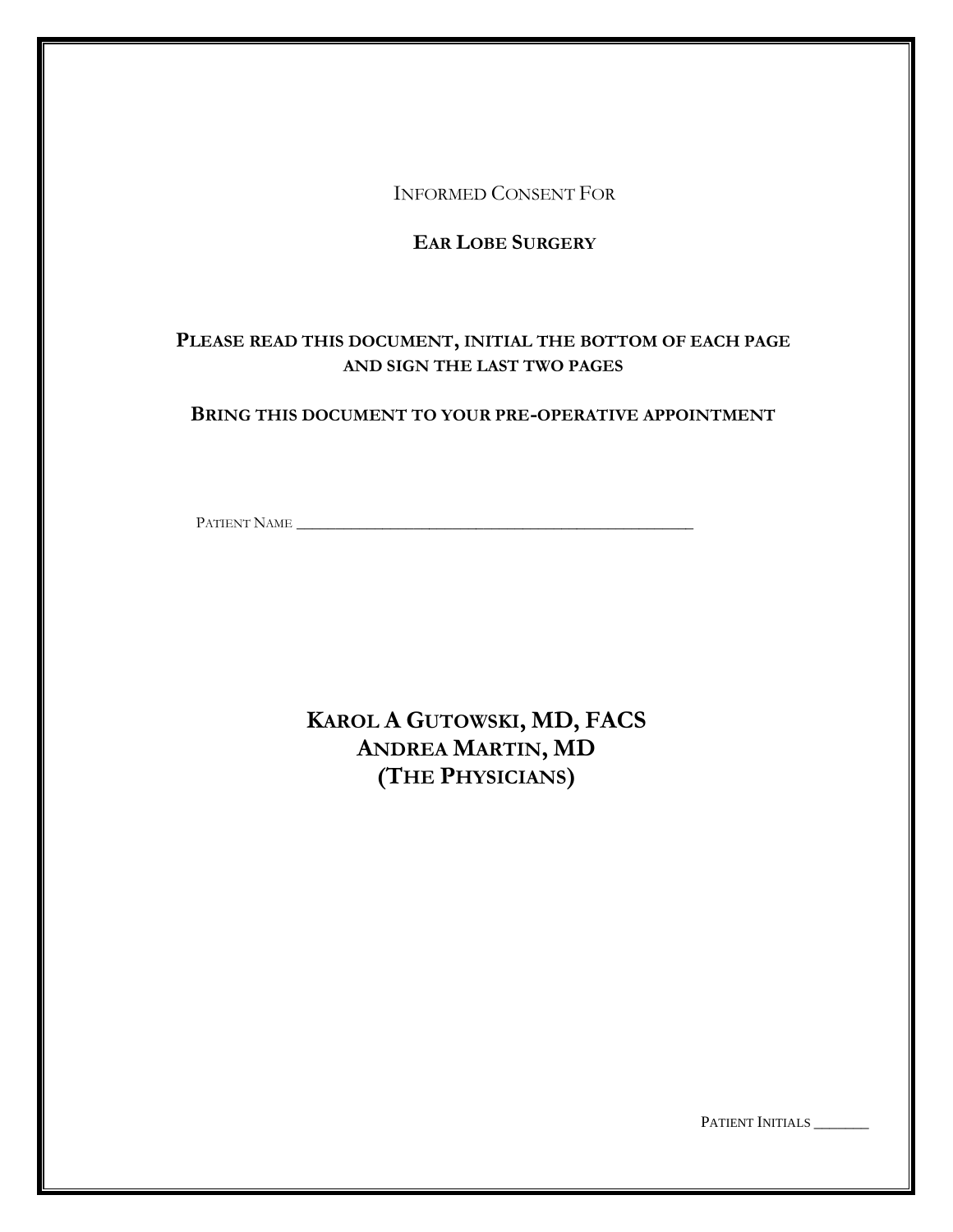## **INSTRUCTIONS**

This is an informed-consent document that has been prepared to help your plastic surgeon inform you about the risks and alternative treatments of ear lobe surgery.

It is important that you **read this information carefully and completely**. Please **initial each page**, indicating that you have read the page and **sign the consent for surgery** as proposed by your plastic surgeon.

### **INTRODUCTION**

Ear lobe surgery is a surgical process to reshape the ear lobe. A variety of different techniques and approaches may be used to reshape prominence in the ear lobes or to restore damaged ear lobes. Each individual seeking ear lobe surgery is unique both in terms of the appearance of their ears and expectations for results following ear lobe surgery. It is important that you fully discuss your expectations with your plastic surgeon prior to surgery.

## **ALTERNATIVE TREATMENTS**

Alternative treatments are limited to ear reshaping with molds and splints but must be done shortly after birth, and is less effective for the non-cartilage portion of the ear.

## **RISKS OF BODY EAR SURGERY**

Every surgical procedure involves a certain amount of risk and it is important that you understand the risks involved with ear surgery. An individual's choice to undergo a surgical procedure is based on the comparison of the potential risks to benefits. Although the majority of patients do not experience the following complications, you should discuss each of them with your plastic surgeon to make sure you understand the risks of surgery.

**Bleeding**- It is possible, though unusual, to experience a bleeding episode during or after surgery. Should post-operative bleeding occur, it may require emergency treatment to stop, drain accumulated blood or blood transfusion. Do not take any aspirin or anti-inflammatory medications for two weeks before surgery, as this may increase the risk of bleeding. Non-prescription "herbs" and dietary supplements can increase the risk of surgical bleeding, and should also be stopped (See "Medications To Avoid").

**Infection** - Infection is unusual after this type of surgery. Should an infection occur, treatment including antibiotics or additional surgery may be necessary.

**Change in skin sensation**- This usually resolves in 3 to 4 weeks, but it is possible that it may last longer.

**Skin contour irregularities and discoloration**- Contour irregularities and depressions may occur after surgery. Wrinkling of skin, and palpable or visible sutures or scar tissue can occur. Rarely does the skin in the treated area change color.

**Skin scarring** - Excessive scarring is uncommon. In rare cases, abnormal scars may result. Scars may be unattractive and of different color than surrounding skin. Additional treatments including surgery may be necessary to treat abnormal scarring.

Page 2 of 6 **Patient Initials 1996 Page 2 of 6** 022422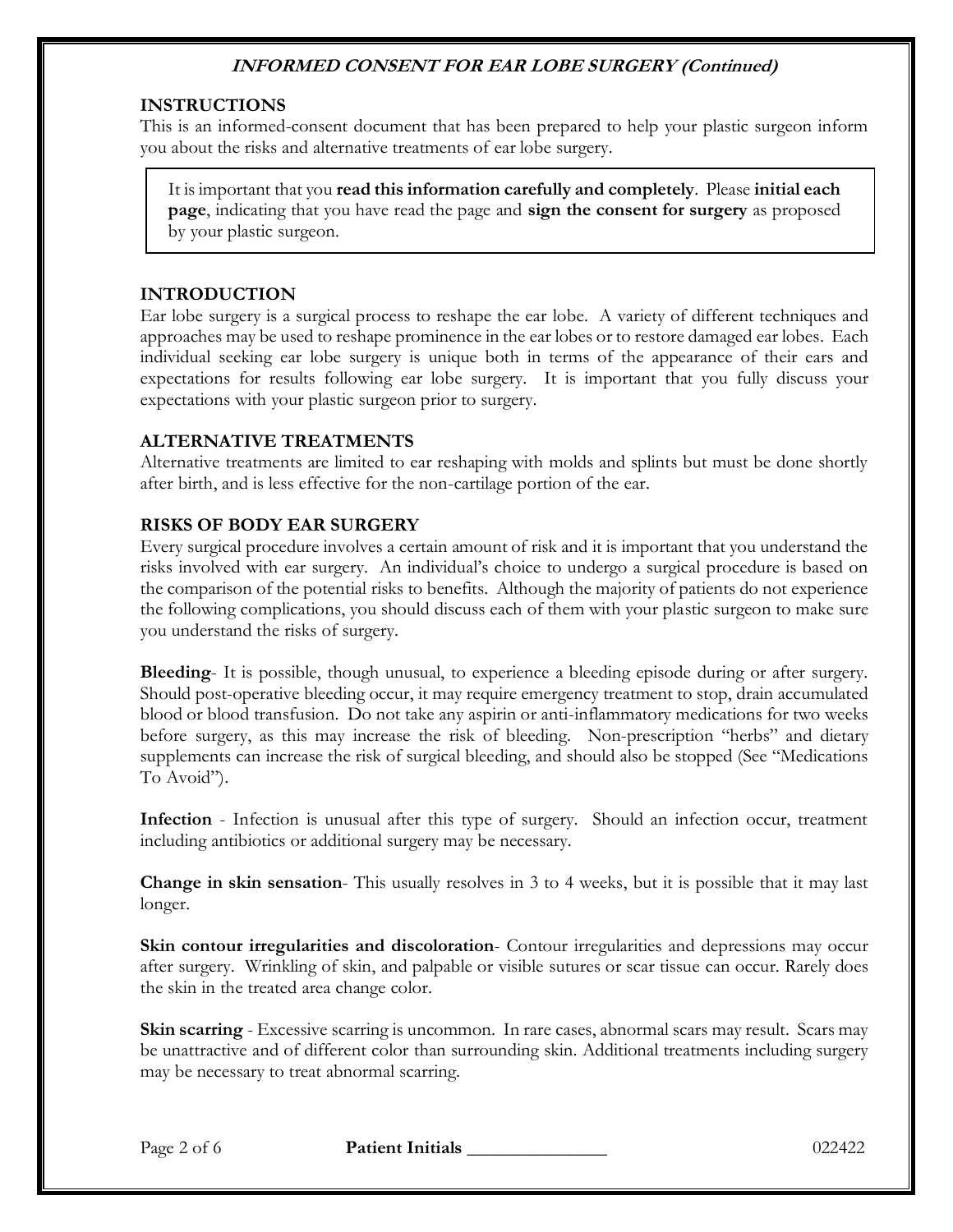**Asymmetry**- The human face and ears are normally asymmetrical. There can be a variation from one side to the other following ear surgery.

**Tissue distortion** – Treated areas may stretch or become distorted over time. This may be difficult to correct and may require further surgery.

**Prolonged Swelling** - In some cases, the tissue may swell more than expected after surgery and may stay swollen. This may not improve and may require further treatment.

**Delayed healing**- Wound disruption or delayed wound healing is possible. Some areas of the body may not heal normally and may take a long time to heal. Some areas of skin may die, resulting in wound formation. This may require frequent dressing changes or further surgery to remove the nonhealed tissue.

### **Smokers have a greater risk of skin loss and wound healing complications.**

**Pain**- Chronic pain may occur very infrequently from nerves becoming trapped in scar tissue after ear surgery.

**Allergic reactions**- In rare cases, local allergies to tape, suture material, or topical preparations have been reported. Systemic reactions which are more serious may occur to drugs used during surgery and prescription medications. Allergic reactions may require additional treatment.

**Other-** You may be disappointed with the results of surgery. Infrequently, it is necessary to perform additional surgery to improve your results.

### **ADDITIONAL SURGERY**

Should complications occur, additional surgery or other treatments may be necessary. Even though risks and complications occur infrequently, the risks cited are particularly associated with ear lobe surgery. Other complications and risks can occur but are even more uncommon. The practice of medicine and surgery is not an exact science. Although good results are expected, there is no guarantee or warranty expressed or implied, on the results that may be obtained.

### **HEALTH INSURANCE**

Most health insurance companies exclude coverage for cosmetic surgical operations such as ear lobe surgery or any complications that might occur from surgery. Please carefully review your health insurance subscriber-information pamphlet.

### **FINANCIAL RESPONSIBILITIES**

The cost of surgery involves several charges for the services provided. The total includes fees charged by your doctor, the cost of surgical supplies, anesthesia, laboratory tests, and possible outpatient hospital charges, depending on where the surgery is performed. Depending on whether the cost of surgery is covered by an insurance plan, you will be responsible for necessary co-payments, deductibles, and charges not covered. Additional costs may occur should complications develop from the surgery. Secondary surgery or hospital day-surgery charges involved with revisionary surgery would also be your responsibility.

Page 3 of 6 **Patient Initials 1996 Page 3 of 6** 022422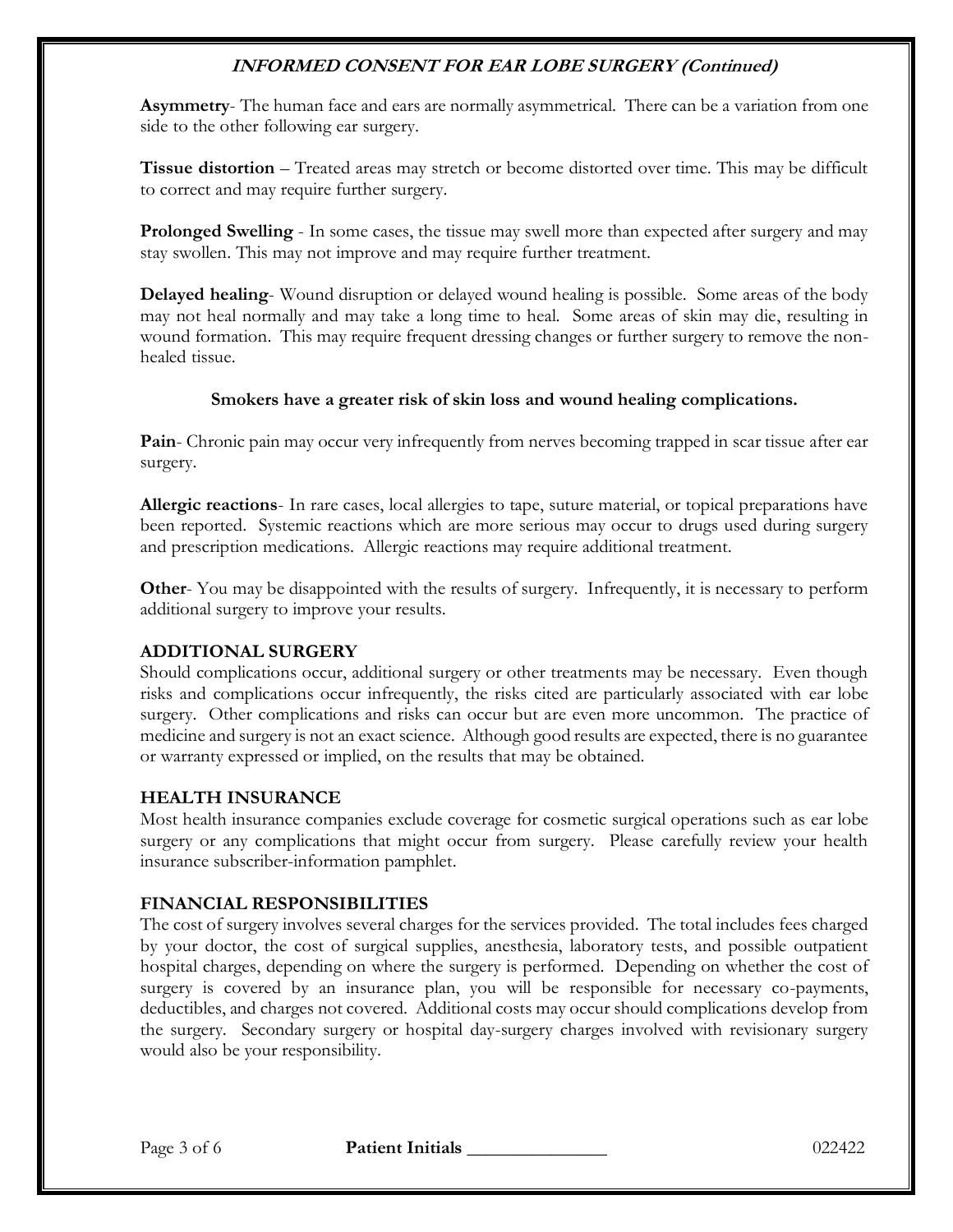### **DISCLAIMER**

Informed consent documents are used to communicate information about the proposed treatment of a condition along with disclosure of risks and alternative forms of treatment(s). The informed consent process attempts to define principles of risk disclosure that should generally meet the needs of most patients in most circumstances.

However, informed consent documents should not be considered all-inclusive in defining other methods of care and risks encountered.

Informed consent documents are not intended to define or serve as the standard of medical care. Standards of medical care are determined based on all the facts involved in an individual case and are subject to change as scientific knowledge and technology advance and as practice patterns evolve.

**It is important that you read the above information carefully and have all your questions answered before signing the consent on the next page.**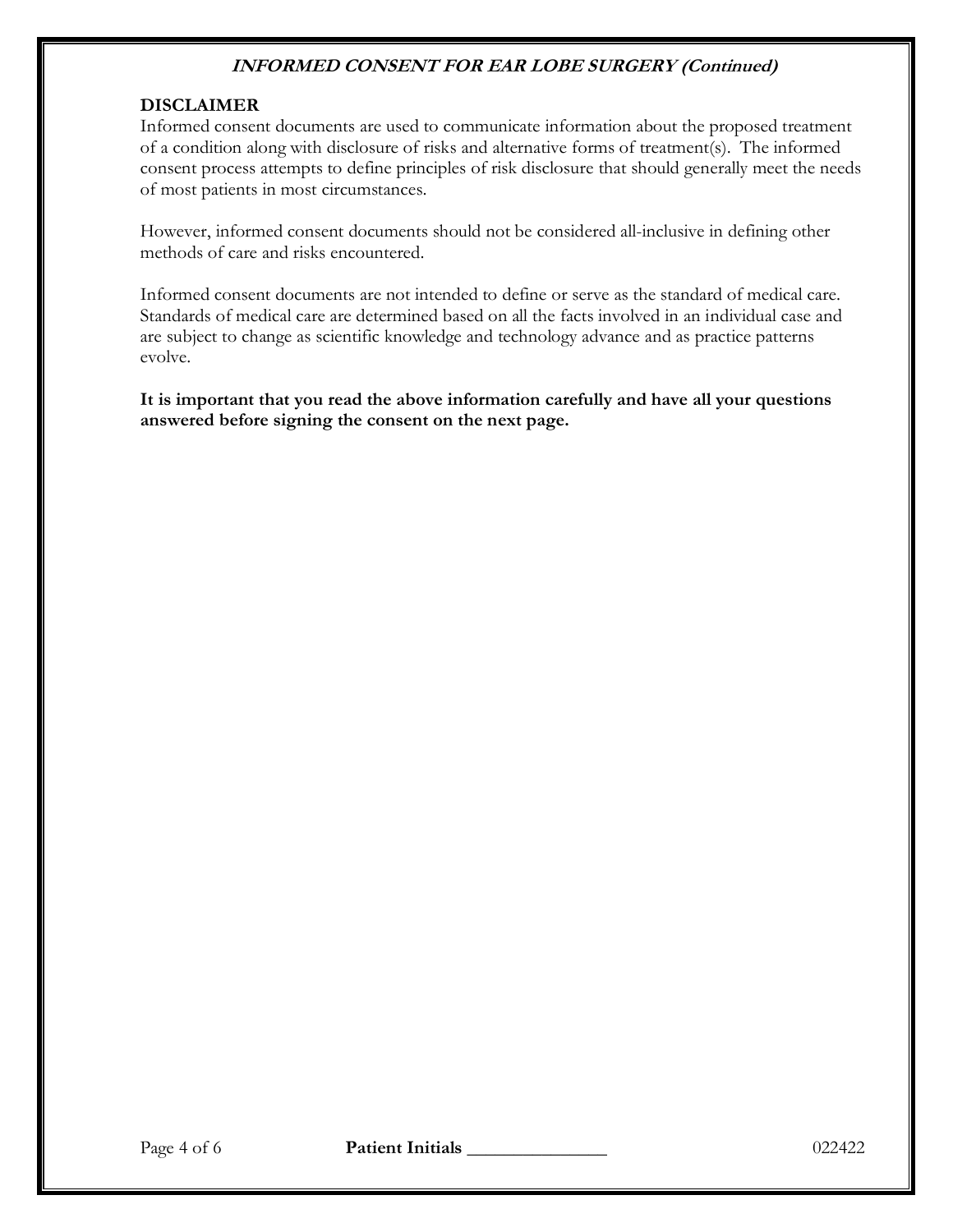## **CONSENT FOR SURGERY/ PROCEDURE OR TREATMENT**

1. I hereby authorize Dr. Karol Gutowski and/or Dr. Andrea Martin and such assistants as may be selected to perform the following procedure or treatment:

#### **EAR LOBE SURGERY**

I have received the following information sheet: **INFORMED CONSENT FOR EAR LOBE SURGERY**

- 2. I recognize that during the course of the operation and medical treatment or anesthesia, unforeseen conditions may necessitate different procedures than those above. I therefore authorize the above physician(s) and assistants or designees to perform such other procedures that are in the exercise of his or her professional judgment necessary and desirable. The authority granted under this paragraph shall include all conditions that require treatment and are not known to my physician(s) at the time the procedure is begun.
- 3. I consent to the administration of such anesthetics considered necessary or advisable. I understand that all forms of anesthesia involve risks, and the possibility of complications, or injury.
- 4. I acknowledge that no guarantee has been given by anyone as to the results that may be obtained.
- 5. I consent to the photographing and video recording of the operation(s) or procedure(s) to be performed, including appropriate portions of my body, for medical, scientific or educational purposes, provided my identity is not revealed by the pictures.
- 6. For purposes of advancing medical education, I consent to the admittance of observers to the operating room.
- 7. I consent to the disposal of any tissue, medical devices or body parts which may be removed.
- 8. I authorize the release of my Social Security number to appropriate agencies for legal reporting and medical-device registration, if applicable.
- 9. IT HAS BEEN EXPLAINED TO ME IN A WAY THAT I UNDERSTAND:
	- a. THE ABOVE TREATMENT OR PROCEDURE TO BE UNDERTAKEN
	- b. THERE MAY BE ALTERNATIVE PROCEDURES OR METHODS OF TREATMENT
	- c. THERE ARE RISKS TO THE PROCEDURE OR TREATMENT PROPOSED

\_\_\_\_\_\_\_\_\_\_\_\_\_\_\_\_\_\_\_\_\_\_\_\_\_\_\_\_\_\_\_\_\_\_\_\_\_\_\_\_\_\_\_\_\_\_\_\_\_\_\_\_\_\_\_\_\_\_\_\_\_\_\_\_\_\_\_\_\_\_

\_\_\_\_\_\_\_\_\_\_\_\_\_\_\_\_\_\_\_\_\_\_\_\_\_\_\_\_\_\_\_\_\_\_\_\_\_\_\_\_\_\_\_\_\_\_\_\_\_\_\_\_\_\_\_\_\_\_\_\_\_\_\_\_\_\_\_\_\_\_

I CONSENT TO THE TREATMENT OR PROCEDURE AND THE ABOVE LISTED ITEMS (1-9). I AM SATISFIED WITH THE EXPLANATION.

Patient or Person Authorized to Sign for Patient

\_\_\_\_\_\_\_\_\_\_\_\_\_\_\_\_\_\_ \_\_\_\_\_\_\_\_\_\_\_\_\_\_\_\_\_\_

Witness

Date Time

Page 5 of 6 **Patient Initials** 1022422